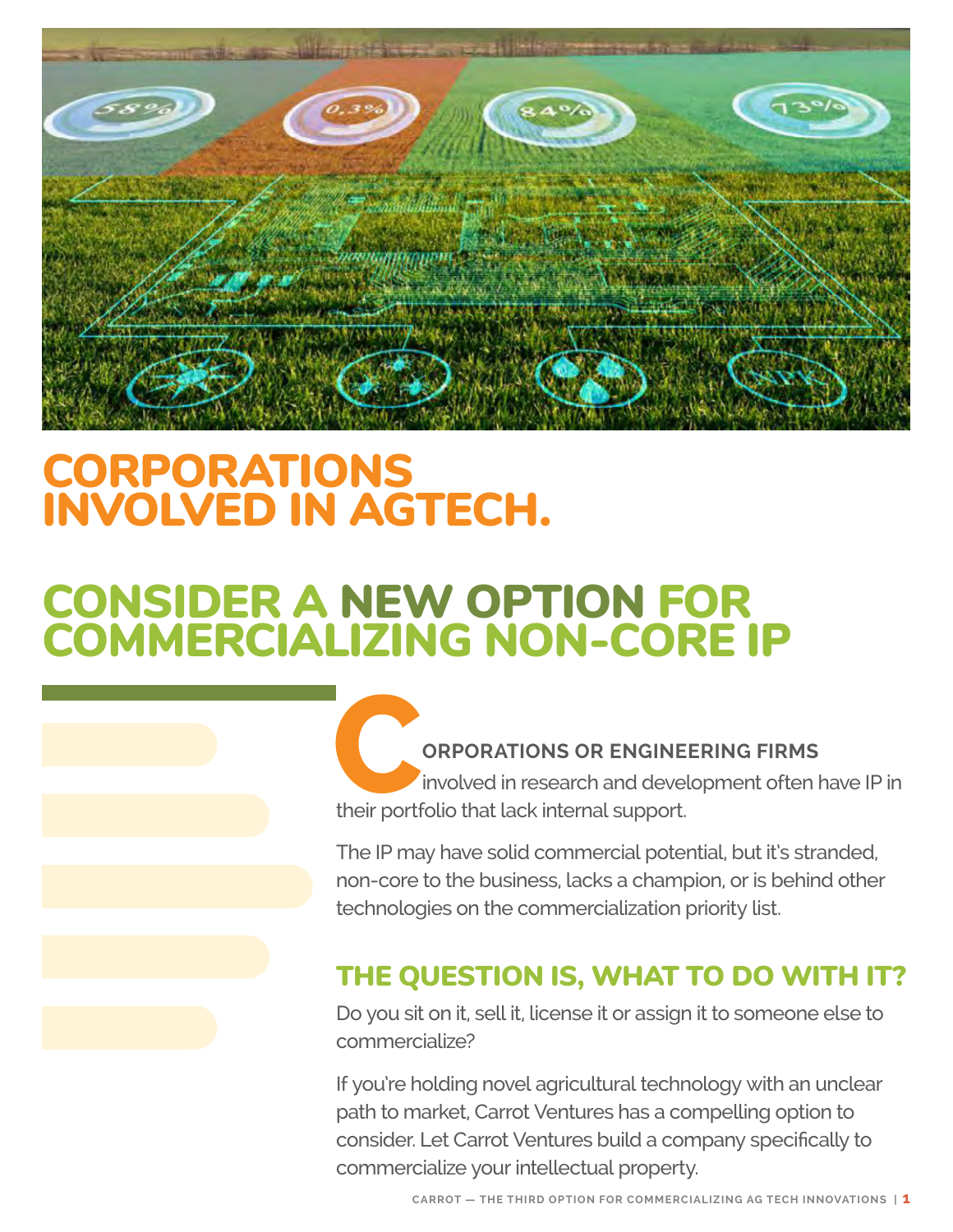*"Carrot Ventures is a venture capital fund created specifically to form and fund new AgTech companies with significant market potential"*

## HOW DO YOU BENEFIT?

The goal is significant value creation from a company formed specifically to commercialize a particular technology. As a significant shareholder, you benefit from that value creation. Ask yourself if your IP is creating value where it is now.

## WHO IS CARROT VENTURES?

AVAC Group created Carrot Ventures specifically to form and fund new AgTech companies. With the additional support of Farm Credit Canada (FCC), Carrot is backing technologies that hold commercial promise.

## WHAT IS CARROT VENTURES?

Carrot Ventures does not fit easily into financial industry norms. It is easiest to characterize us by explaining what we're **not**.

For starters, we don't fund existing companies. We only fund the companies we create.

We're not a bank, an incubator or an accelerator. The closest industry category you might be familiar with is Venture Studio, but that's not a perfect fit either.

Carrot Ventures is a venture capital fund created specifically to form and fund new AgTech companies with significant market potential.

# THE CARROT APPROACH

Carrot sets the stage for financing, rapid commercialization, and equity growth.

To accomplish this, we developed the Carrot Company Formation Model, which starts with a rigorous process to validate promising agricultural technologies to assess both technical merit and market potential. Next, Carrot recruits an experienced CEO to lead a new company formed specifically to commercialize a technology.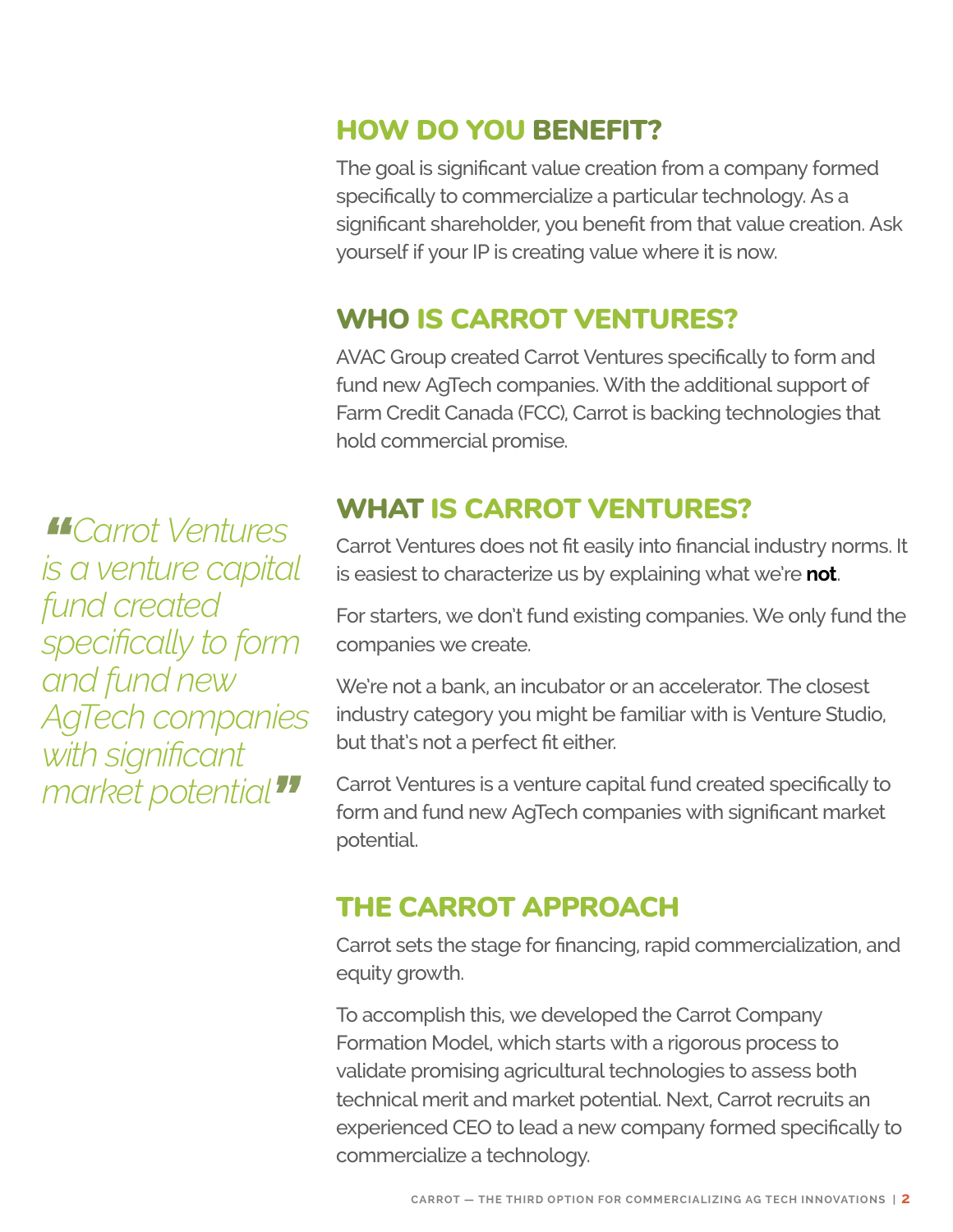The CEO's first task is to develop and defend a robust business and financing plan. With those tasks completed, Carrot issues a financing term sheet as the lead investor. The CEO then raises additional capital to complete the seed financing round to support productization and commercialization efforts.

In addition, AVAC Group has a tremendous investor network with a strong history of co-investing, which increases the likelihood of Carrot companies getting financed.

At the end of this process, we have a properly financed company with compelling technology in the hands of professional leadership.

### WHAT AGTECH DO WE SEEK?

Carrot Ventures seeks novel technologies that solve a significant market problem connected to the production, processing, logistics and distribution of food and agricultural products.

We consider technologies focused on animal health, crop production, digital agriculture, food safety and logistics, food tech, and value-added products across the agricultural value chain.

The primary constraints are that technology must be **[venture](https://carrotventures.com/is-your-agtech-ip-venture-scale/)  [scale](https://carrotventures.com/is-your-agtech-ip-venture-scale/)**, where proof of concept is established, and revenue can be generated within about two years. The technology must be field-tested with broad market potential and be relevant to the Canadian market.

*"By ensuring that companies are properly financed and professionally managed during the critical early stages, Carrot de-risks the path to commercial success and fast tracks time to market"*